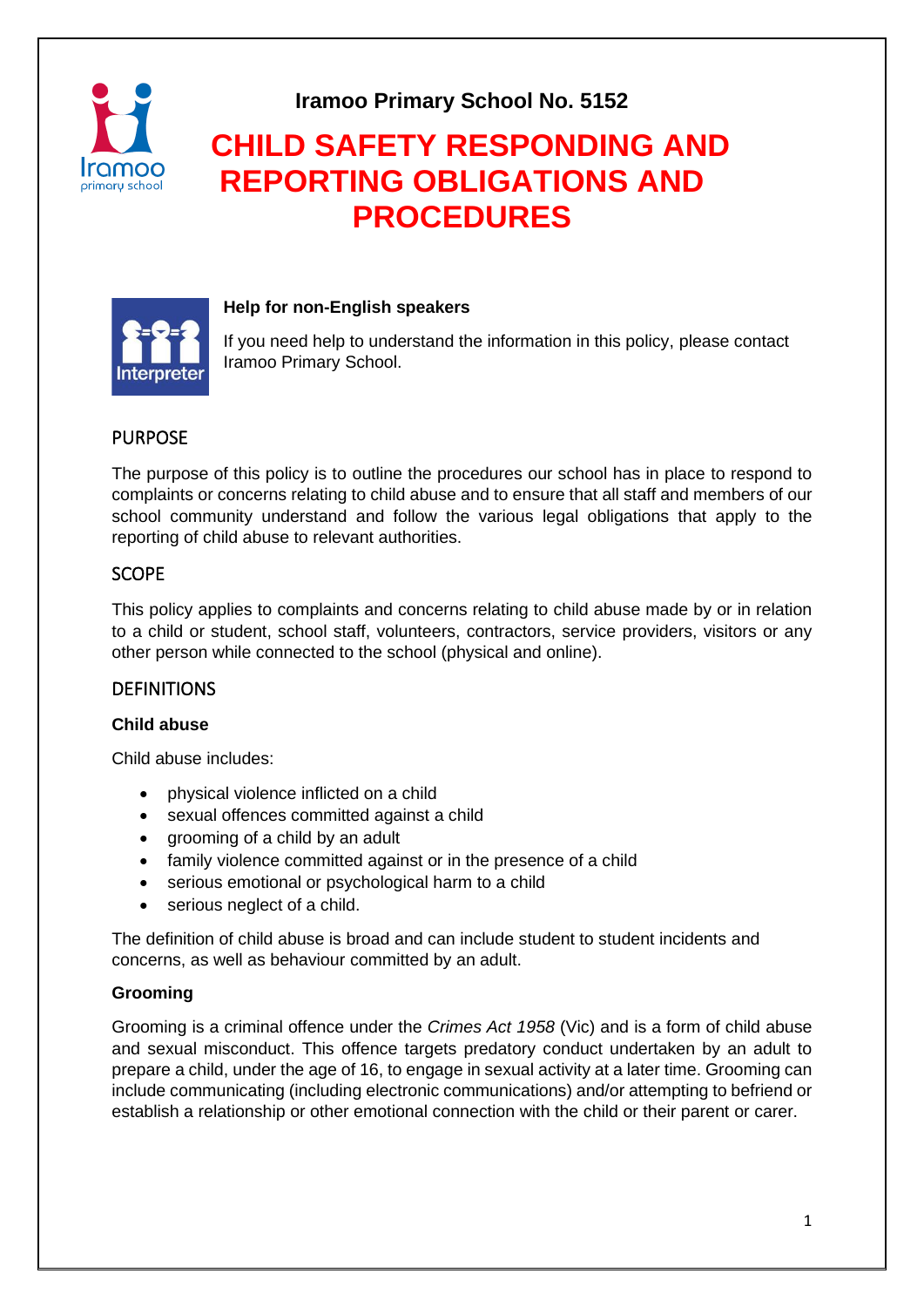## **School staff member**

For the purpose of this policy, a school staff member includes a contractor engaged by the school or School Council to perform child-related work.

## **POLICY**

Iramoo Primary School understands the important role our school plays in protecting children from abuse. We have a range of policies and measures in place to prevent child abuse from occurring at our school or during school activities.

# **Information for students**

- All students should feel safe to speak to any staff member to raise any concerns about their safety or any other concerns that they have.
- If a student does not know who to approach at Iramoo Primary School they should start with speaking to their class teacher, student wellbeing coordinator, principal or another trusted adult at our school.

## **Identifying child abuse**

To ensure that we can respond in the best interests of students and children when complaints or concerns relating to child abuse are raised, all staff and relevant volunteers must:

- Understand how to identify signs of child abuse and behavioural indicators of perpetrators - for detailed information on identifying child abuse and behavioural indicators of perpetrators refer to [Identify child abuse.](https://www.education.vic.gov.au/school/teachers/health/childprotection/Pages/identify.aspx)
- Understand their various legal obligations in relation to reporting child abuse to relevant authorities - for detailed information on the various legal obligations refer to Appendix A.
- Follow the below procedures for responding to complaints or concerns relating to child abuse, which ensures that our school acts in the best interests of students and children and complies with both our legal and Department policy obligations.

At Iramoo Primary School we recognise the diversity of the children, young people, and families at our school and take account of their individual needs and backgrounds when considering and responding to child safety incidents or concerns.

# **Procedures for responding to an incident, disclosure, allegation or suspicion of child abuse**

In responding to a child safety incident, disclosure, allegation or suspicion, Iramoo Primary School will follow:

- The [Four Critical Actions for Schools](https://www.education.vic.gov.au/Documents/about/programs/health/protect/FourCriticalActions_ChildAbuse.pdf) for complaints and concerns relating to all forms of child abuse.
- The [Four Critical Actions: Student Sexual Offending](https://www.education.vic.gov.au/school/teachers/health/childprotection/Pages/stusexual.aspx) for complaints and concerns relating to student sexual offending
- Our Student Wellbeing and Engagement Policies and Bullying Prevention Policy for complaints and concerns relating to student physical violence or other harmful student behaviours.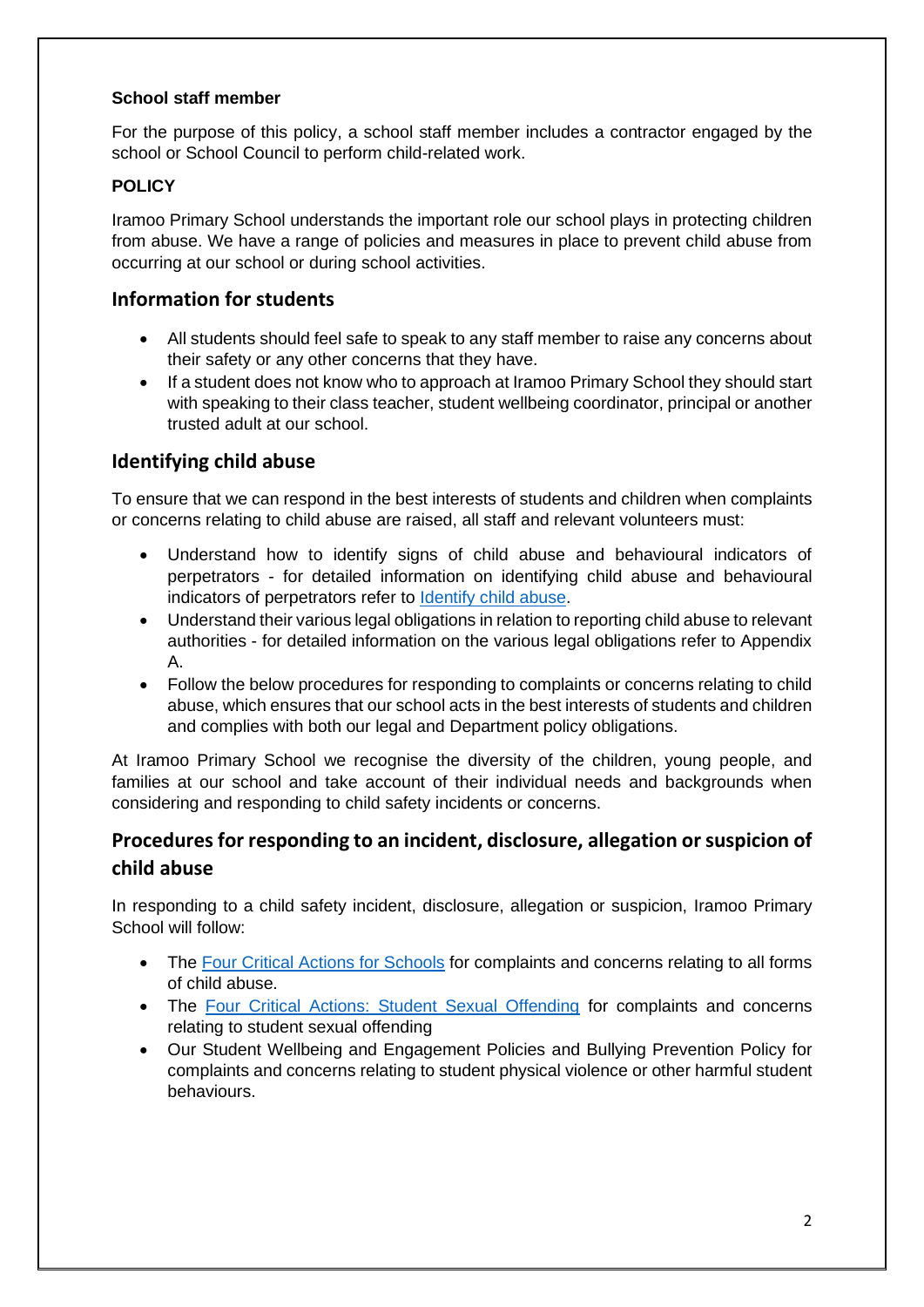#### **School staff and volunteer responsibilities**

#### **1. Immediate action**

If a school staff member or volunteer witnesses an incident of child abuse, or reasonably believes, suspects or receives a disclosure or allegation that a child has been, or is at risk of being abused, they must:

- If a child is at immediate risk of harm, separate alleged victims and others involved, administer first aid (appropriate to their level of training) and call 000 for urgent medical or police assistance where required to respond to immediate health or safety concerns.
- Notify the school Child Safety Champion, Principal or another member of the Principal group as soon as possible, who will ensure that our school follows the steps in these procedures.

NOTE for staff and volunteers:

- if you are uncertain if an incident, disclosure, allegation or suspicion gives rise to a concern about child abuse you must always err on the side of caution and report the concern to the staff indicated above.
- If the concern relates to the conduct of a nominated staff member above, notify the relevant [regional office](https://www.vic.gov.au/contact-us-department-education-and-training#regional-office-contact-list) who must then take on responsibility for ensuring that our school follows these procedures.

Refer to Appendix B for guidance on how to respond to a disclosure of child abuse.

## **2. Reporting to authorities and referring to services**

As soon as immediate health and safety concerns are addressed, and relevant school staff have been informed, staff **must** report all incidents, suspicions and disclosures of child abuse as soon as possible.

The following steps will ensure that our school complies with the four critical actions as well as additional actions required under the Child Safe Standards.

Staff must ensure that:

- All relevant information is reported to the Department of Families, Fairness and Housing (DFFH) Child Protection, Victoria Police or relevant services where required
- the incident is reported to the Department's [eduSafe Plus portal](https://services.educationapps.vic.gov.au/edusafeplus) or the Incident Support and Operations Centre (1800 126 126) in accordance with the severity rating outlined in the [Managing and Reporting School Incidents Policy.](https://www2.education.vic.gov.au/pal/reporting-and-managing-school-incidents-including-emergencies/policy)
- All [reportable conduct](https://www2.education.vic.gov.au/pal/reportable-conduct-scheme/policy) allegations or incidents are reported by the Principal to the Department's Employee Conduct Branch (03 7022 0005) – where a reportable conduct allegation is made against the Principal, the Regional Director must be informed who will then make a report to Employee Conduct Branch.

NOTE: In circumstances where staff members are legally required to report child abuse to DFFH Child Protection or Victoria Police and they are unable to confirm that the information has been reported by another person at the school or the designated member of school staff does not agree that a report needs to be made, the staff member who has formed the reasonable belief must still contact DFFH Child Protection and Victoria Police to make the report.

If you believe that a child is not subject to abuse, but you still hold significant concerns for their wellbeing you must still act. This may include making a referral or seeking advice from Child FIRST or The Orange Door (in circumstances where the family are open to receiving support) DFFH Child Protection or Victoria Police.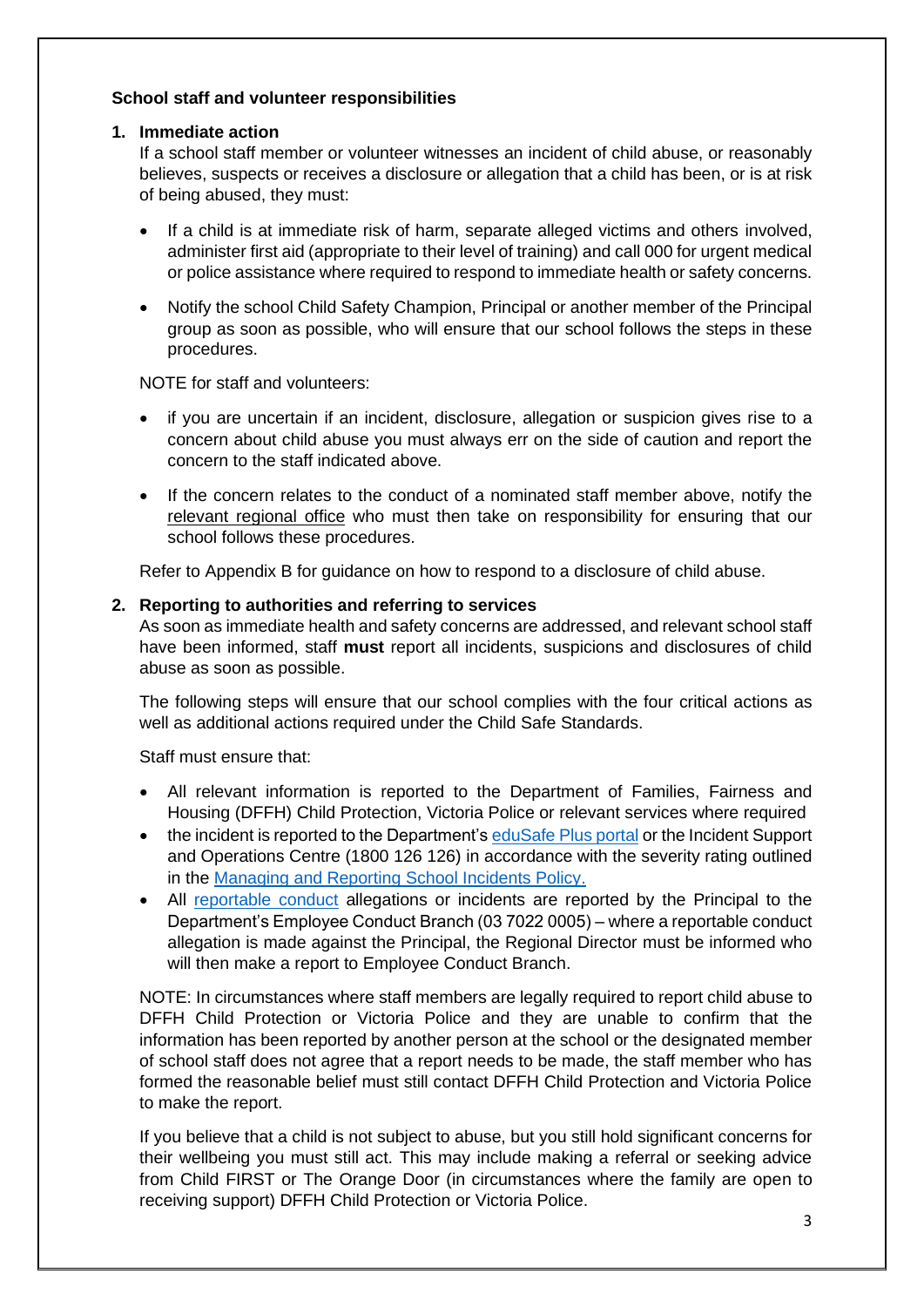#### **3. Contacting parents or carers**

The staff member must ensure that parents and carers are notified unless advised otherwise by DFFH Child Protection or Victoria Police, or there are other safety and wellbeing concerns in relation to informing parents/carers.

Principals may contact the Department of Education and Training Legal Division for advice on notifying parents and carers, and where relevant, the wider school community.

For further guidance, refer to **PROTECT** Contacting parents and carers

## **4. Ongoing protection and support**

The staff member must ensure that appropriate steps are taken by the school to protect the child and other children from any continued risk of abuse. These steps must be taken in consultation with any relevant external agency or Department staff such as DFFH Child Protection, Victoria Police, Legal Division or Employee Conduct Branch. Ongoing protection will also include further reports to authorities if new information comes to light or further incidents occur.

Appropriate, culturally sensitive and ongoing support must be offered and provided to all affected students. Ongoing support will be based on any available advice from the Department, parents and carers, health practitioners, and other authorities (such as DFFH or Victoria Police) and may include referral to wellbeing professionals, development of a safety plan, student support group meetings, and, for student to student incidents, behaviour management and support measures.

## **5. Recordkeeping**

The staff member will ensure that:

- detailed notes of the incident, disclosure, allegation or suspicion are taken including, where possible, by the staff member or volunteer who reported the incident, disclosure, or suspicion to them
- detailed notes are taken of any immediate or ongoing action taken by the school to respond to the incident, disclosure, allegation or suspicion
- all notes and other records relating to the incident, disclosure, allegation or suspicion, including the school's immediate and ongoing actions, are stored securely.

# **For school visitors and school community members**

All community members aged 18 years or over have legal obligations relating to reporting child abuse – refer to Appendix A for detailed information.

Any person can make a report to DFFH Child Protection or Victoria Police if they believe on reasonable grounds that a child is in need of protection. For contact details, refer to the [Four](https://www.education.vic.gov.au/Documents/about/programs/health/protect/FourCriticalActions_ChildAbuse.pdf)  [Critical Actions.](https://www.education.vic.gov.au/Documents/about/programs/health/protect/FourCriticalActions_ChildAbuse.pdf)

Members of the community do not have to inform the school if they are making a disclosure to DFFH Child Protection or Victoria Police. However, where a community member is concerned about the safety of a child or children at the school, the community member should report this concern to the Principal so that appropriate steps to support the student can be taken.

# **Additional requirements for all staff**

All staff play an important role in supporting student safety and wellbeing and have a duty of care to take reasonable steps to prevent reasonably foreseeable harm to students.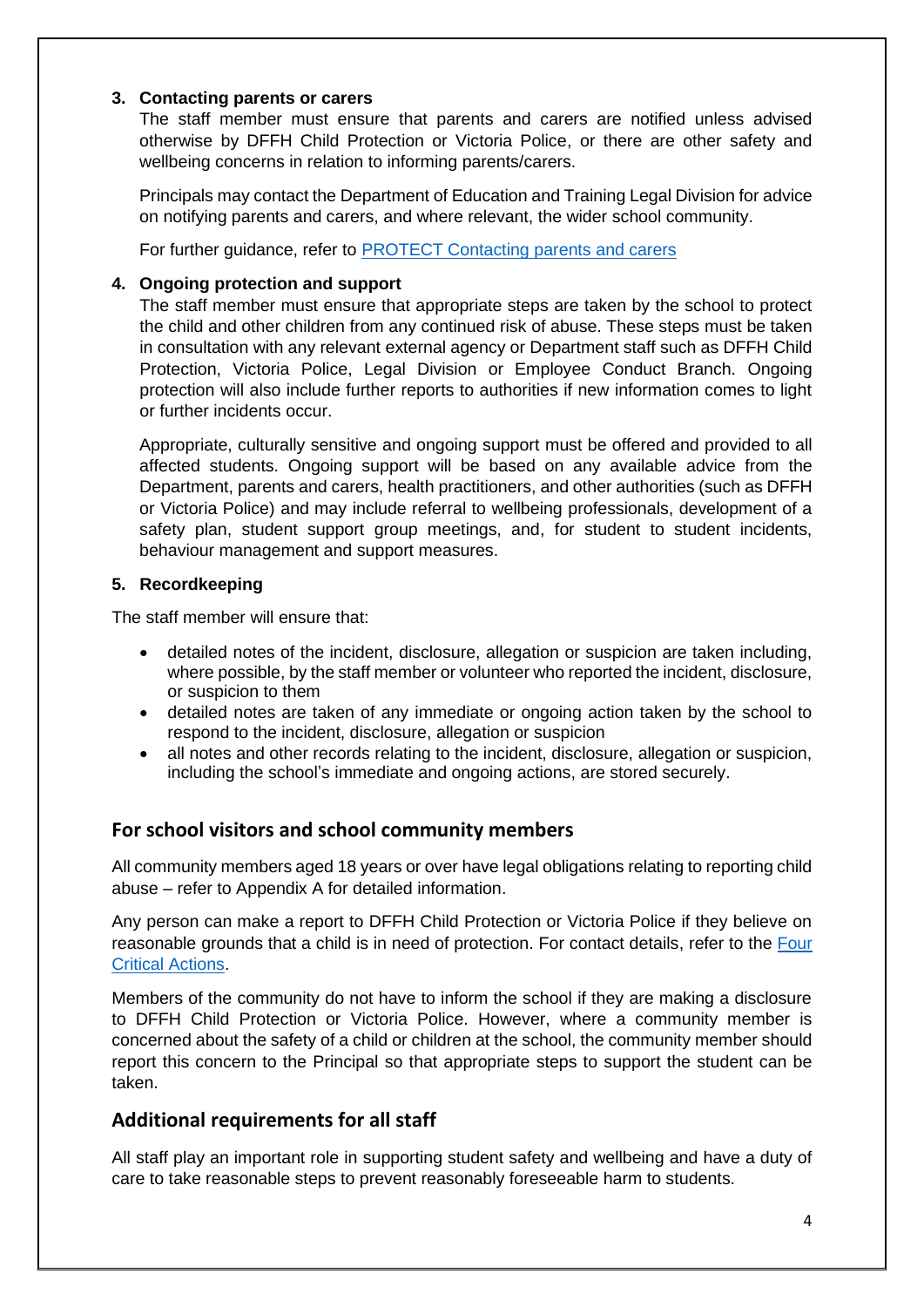Fulfilling the roles and responsibilities in the above procedure does not displace or discharge any other obligations that arise if a person reasonably believes that a child is at risk of child abuse. This means that if, after following the actions outlined in the procedure, a staff member reasonably believes that a child remains at risk of abuse, they must take the following steps:

- If they are concerned that the school has not taken reasonable steps to prevent or reduce the risk, raise these concerns with the Principal in the first instance and escalate to the regional office if they remain unsatisfied.
- Report the matter to the relevant authorities where they are unable to confirm that the information has been reported by another staff member.

Staff must refer to Appendix A for further information on their obligations relating to reporting to authorities.

# **COMMUNICATION**

This policy will be communicated to our school community in the following ways:

- Available publicly on our school's website
- Included in staff induction processes and annual staff training
- Included in volunteer induction processes and training for relevant volunteers
- Discussed at staff briefings or meetings
- Hard copy available from school administration upon request

# FURTHER INFORMATION AND RESOURCES

The following Department of Education and Training policies and guidance are relevant to this policy:

- [Child Safe Standards](https://www2.education.vic.gov.au/pal/child-safe-standards/policy)
- Protecting Children [Reporting and Other Legal Obligations](https://www2.education.vic.gov.au/pal/protecting-children/policy)
- [Managing and Reporting School Incidents](https://www2.education.vic.gov.au/pal/reporting-and-managing-school-incidents-including-emergencies/policy)
- [Reportable Conduct](https://www2.education.vic.gov.au/pal/reportable-conduct-scheme/policy)
- [Restraint and Seclusion](https://www2.education.vic.gov.au/pal/restraint-seclusion/policy)
- [Identify child abuse](https://www.education.vic.gov.au/school/teachers/health/childprotection/Pages/identify.aspx)
- [Report child abuse in schools \(including four critical actions\)](https://www.education.vic.gov.au/school/teachers/health/childprotection/Pages/report.aspx)
- [Identify and respond to student sexual offending](https://www.education.vic.gov.au/school/teachers/health/childprotection/Pages/stusexual.aspx)

The following school policies are also relevant to this policy:

- Child Safety and Wellbeing Policy
- Child Safety Code of Conduct
- Complaints Policy
- Student Engagement and Inclusion Policy
- Children's Health and Wellbeing Policy
- Privacy Collection Statement
- Volunteers Policy

#### **Evaluation:**

This policy will be reviewed as part of the school's two-year review cycle or following a relevant child safety incident.

> Ratified by Iramoo Primary School Council: June 2022 Review Date: June 2024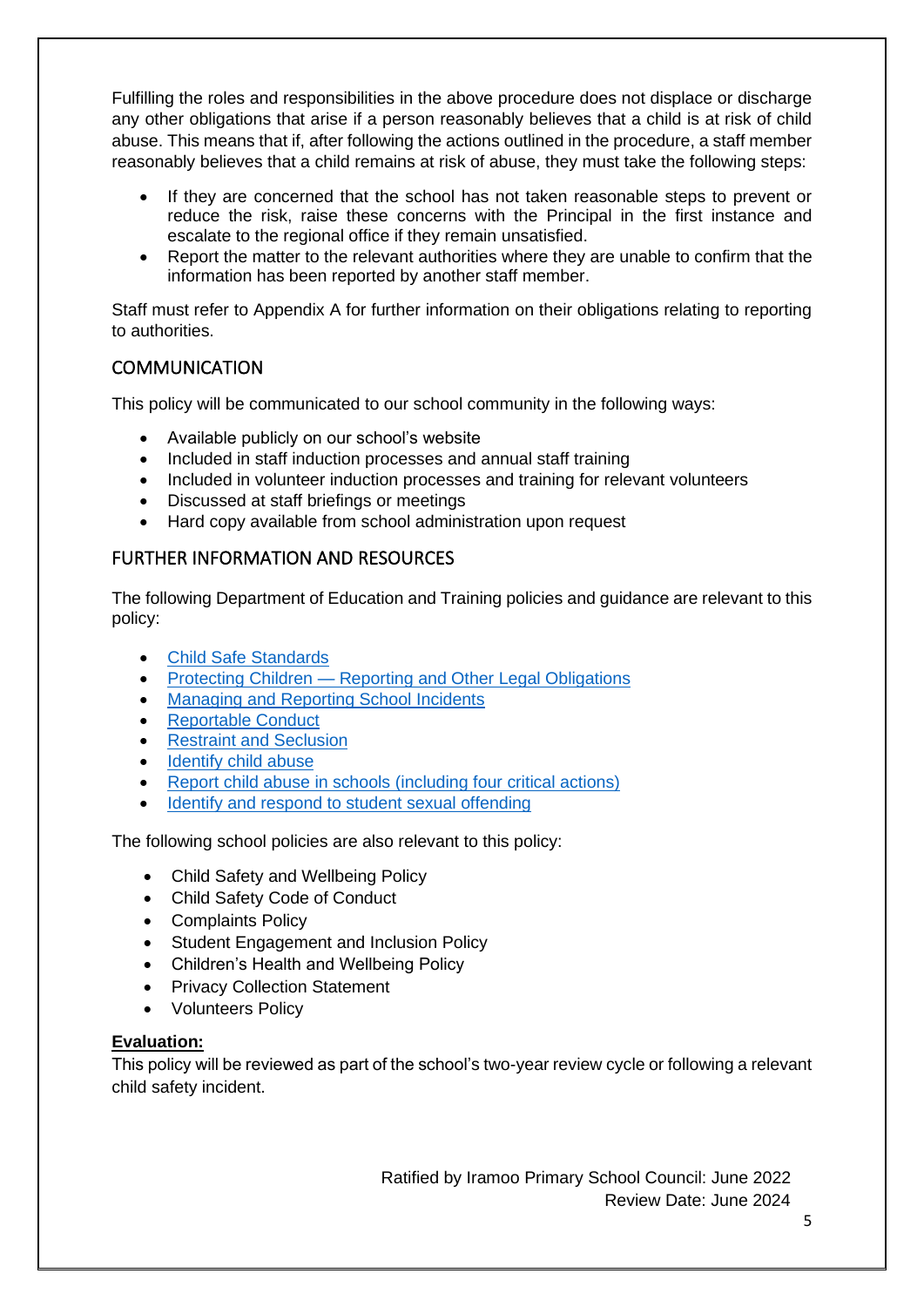## **APPENDIX A**

## **LEGAL OBLIGATIONS RELATING TO REPORTING CHILD ABUSE**

The following information outlines the various legal obligations relating to the reporting of child abuse to relevant authorities.

It is important to note that the procedures outlined in the above policy ensure compliance with the below reporting obligations, and also include additional steps to ensure compliance with Department policy and our school's duty of care obligations.

## **Mandatory reporting to Department of Families, Fairness and Housing (DFFH) Child Protection**

The following individuals are mandatory reporters under the *Children, Youth and Families Act 2005* (Vic):

- registered teachers and early childhood teachers (including principals and school staff who have been granted permission to teach by the VIT)
- school counsellors including staff who provide direct support to students for mental, emotional or psychological wellbeing, including (but not limited to) school health and wellbeing staff, primary welfare coordinators, student wellbeing coordinators, mental health practitioners, chaplains, and Student Support Services staff
- nurses
- registered psychologists
- police officers
- registered medical practitioners
- out of home care workers (excluding voluntary foster and kinship carers)
- early childhood workers
- youth justice workers
- people in religious ministry
- midwives

All mandatory reporters must make a report to the Department of Families, Fairness and Housing (DFFH) Child Protection as soon as practicable if, during the course of carrying out their professional roles and responsibilities, they form a belief on reasonable grounds that:

- a child has suffered, or is likely to suffer, significant harm as a result of physical abuse and/ or sexual abuse; and
- the child's parents or carers have not protected, or are unlikely to protect, the child from harm of that type.

A mandatory reporter who fails to comply with this legal obligation may be committing a criminal offence. It is important for all staff at Iramoo Primary School to be aware that they are legally obliged to make a mandatory report on each occasion that they form a reasonable belief that a child is in need of protection and they must make a mandatory report even if the principal or any other mandatory reporter does not share their belief that a report is necessary.

If charged with not making a mandatory report, it may be a defence for the person charged to prove that they honestly and reasonably believed that all of the reasonable grounds for their belief had been the subject of a report to child protection made by another person.

The identity of a person who reports any protective concerns to DFFH Child Protection is protected by law. It is an offence for a person, other than the person who made the report, to disclose the name of the person who made a report or any information that is likely to lead to their identification.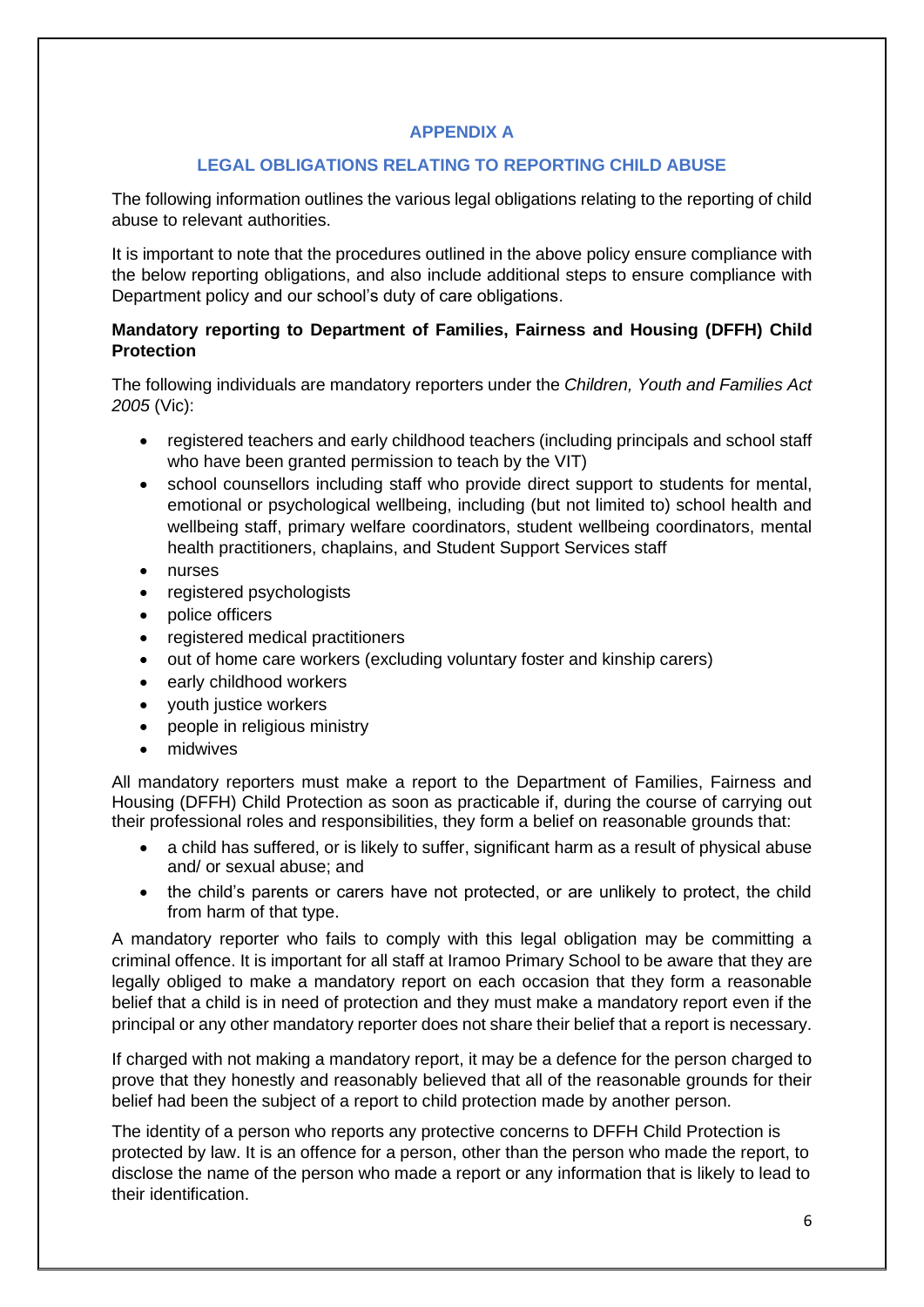At our school, all mandated school staff must undertake the *Mandatory Reporting and Other Obligations eLearning Module* annually.

The policy of the Department of Education and Training (DET) requires **all staff** who form a reasonable belief that a child is in need of protection to discuss their concerns with the school leadership team and to report their concerns to DFFH and in some circumstances to Victoria Police, or to ensure that all the information relevant to the report has been made by another school staff member.

Any person can make a report to DFFH Child Protection (131 278 – 24 hour service) if they believe on reasonable grounds that a child is in need of protection even if they are not a mandatory reporter listed above.

## **Reporting student wellbeing concerns to Child FIRST/Orange Door**

At Iramoo Primary School we also encourage staff to make a referral to Child FIRST/Orange Door when they have significant concern for a child's wellbeing. For more information about making a referral see the Policy and Advisory Library: [Protecting Children –](https://www2.education.vic.gov.au/pal/protecting-children/policy) Reporting and [Other Legal Obligations.](https://www2.education.vic.gov.au/pal/protecting-children/policy)

#### **Reportable Conduct**

The Reportable Conduct Scheme is focussed on worker and volunteer conduct and how organisations investigate and respond to suspected child abuse. The scheme aims to improve organisational responses to suspected child abuse and to facilitate the identification of individuals who pose a risk of harm to children.

There are five types of 'reportable conduct' listed in the *Child Wellbeing and Safety Act 2005:*

- sexual offences against, with or in the presence of, a child
- sexual misconduct (which includes grooming) against, with or in the presence of, a child
- physical violence against, with or in the presence of, a child
- behaviour that causes significant emotional or psychological harm to a child
- significant neglect of a child.

A reportable conduct allegation is made where a person makes an allegation, based on a reasonable belief, that a worker or volunteer has committed reportable conduct or misconduct that *may* involve reportable conduct.

If school staff or volunteers become aware of reportable conduct by any current or former employee, contractor or volunteer, they must notify the school Principal immediately. If the allegation relates to the Principal, they must notify the Regional Director.

The Principal or Regional Director must notify the Department's Employee Conduct Branch of any reportable conduct allegations involving current or former employees of the school (including Department, allied health, casual and school council employees), contractors and volunteers (including parent volunteers).

• Employee Conduct Branch: 03 7022 0005 or [employee.conduct@education.vic.gov.au](mailto:employee.conduct@education.vic.gov.au)

The Department's Secretary, through the Manager, Employee Conduct Branch, has a legal obligation to inform the Commission for Children and Young People when an allegation of reportable conduct is made.

For more information about reportable conduct see the Department's *Policy and Advisory Library*: [Reportable Conduct](https://www2.education.vic.gov.au/pal/reportable-conduct-scheme/policy) and the Commission for Children and Young People's [website.](https://ccyp.vic.gov.au/reportable-conduct-scheme/)